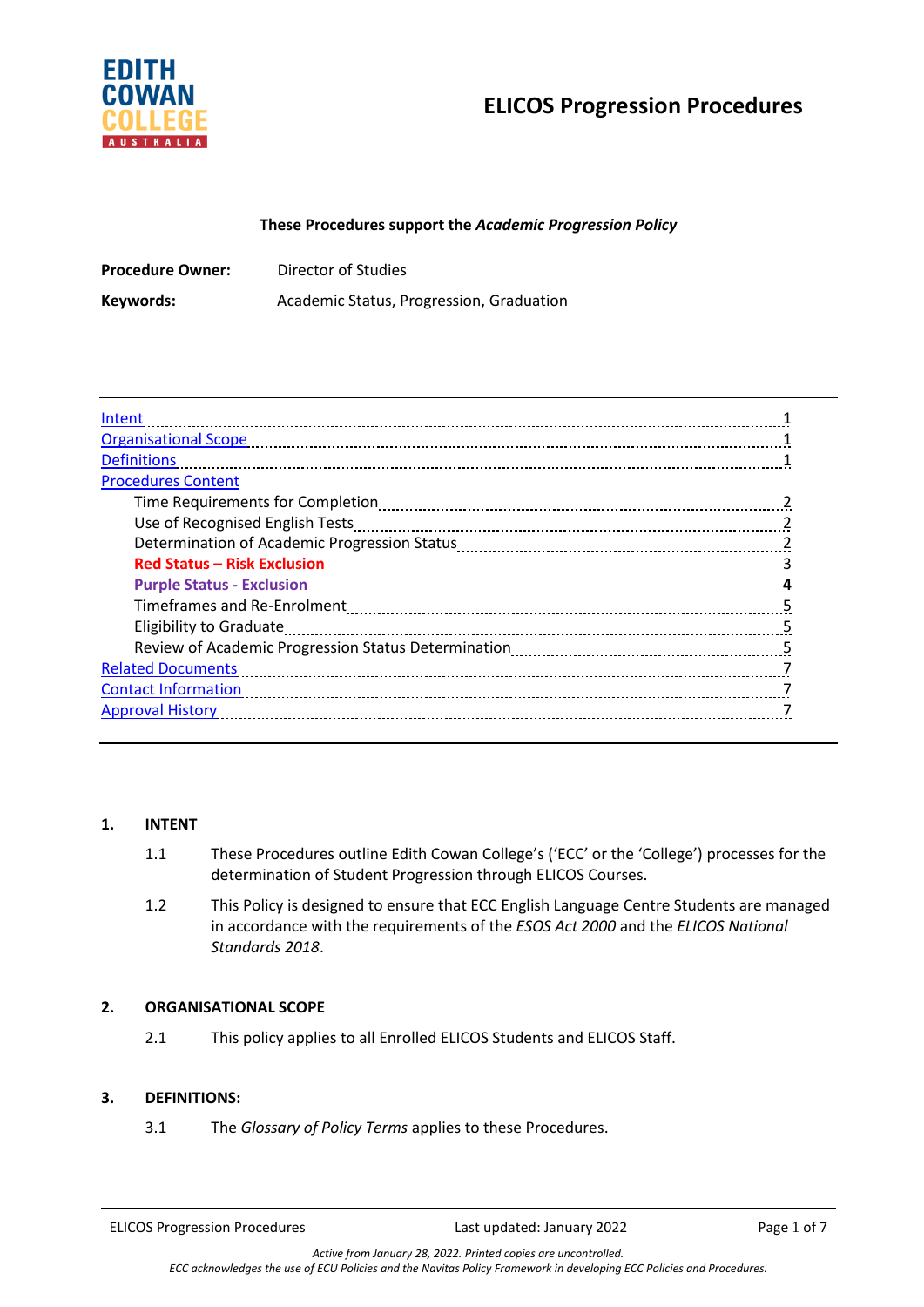

## **4. PROCEDURES CONTENT:**

## **Time Requirements for Completion**

- 4.1 Students must complete their ELICOS Course within the period that is two times the College's standard full-time duration of the Course, plus two years, calculated from the date the Student's first Module in the Course commences.
- 4.2 During the 10-week ELICOS Study Period, the Progress of each Student is monitored and analysed and strategies are implemented to support Students who may be At Risk.
- 4.3 The Director of Studies may approve an application for a Student to take longer than the prescribed time to complete the Course on the basis of:
	- a) Compassionate or Compelling Circumstances beyond the Student's control; and/or
	- b) as part of documented Intervention Strategy.
- 4.4 Where a Student has not completed a Course within the period referred to in 4.1, then subject to Clause 4.2, the Board of Examiners may decline to recognise any Modules completed outside that period as Credit towards that Course and may require a Student to repeat any excluded Modules.

## **Use of Recognised English Tests**

4.5 Language Level assessment and class placement of Students in ELICOS classes is based on a recognized entrance test such as Pearson Test of English, IELTS test or TOEFL test:

| <b>IELTS Entry and Exit Points for ELICOS Programs</b> |                 |     |                 |     |                 |                       |                                               |                      |                         |
|--------------------------------------------------------|-----------------|-----|-----------------|-----|-----------------|-----------------------|-----------------------------------------------|----------------------|-------------------------|
| Levels                                                 | GE <sub>0</sub> | GE1 | GE <sub>2</sub> | AE1 | AE <sub>2</sub> | AE3                   | AE4                                           | AE5                  | AE6                     |
| ECC and<br>ECU<br>Entry                                |                 |     |                 |     |                 | <b>ECC</b><br>Diploma | ECU<br>Under-<br>grad or<br><b>ECC</b><br>PQP | ECU<br>Post-<br>Grad | ECU<br>Higher<br>Levels |
| <b>IELTS</b><br>entry<br>for each<br>Level             | 2.5             | 3.0 | 3.5             | 4.0 | 4.5             | 5.0                   | 5.5                                           | 6.0                  | 6.5                     |
| <b>IELTS</b><br>exit for<br>each<br>Level              | 3.0             | 3.5 | 4.0             | 4.5 | 5.0             | 5.5                   | 6.0                                           | 6.5                  | 7.0                     |

## **Determination of Academic Progress**

- 4.6 At the end of each ELICOS Study Period, the ELICOS Board of Examiners will determine:
	- a) whether a Student has achieved enough in their Course to move to a higher level;
	- b) the Student's eligibility to Graduate;
	- b) the Student's ELICOS Progression Status.

ELICOS Progression Procedures **Last updated: January 2022** Page 2 of 7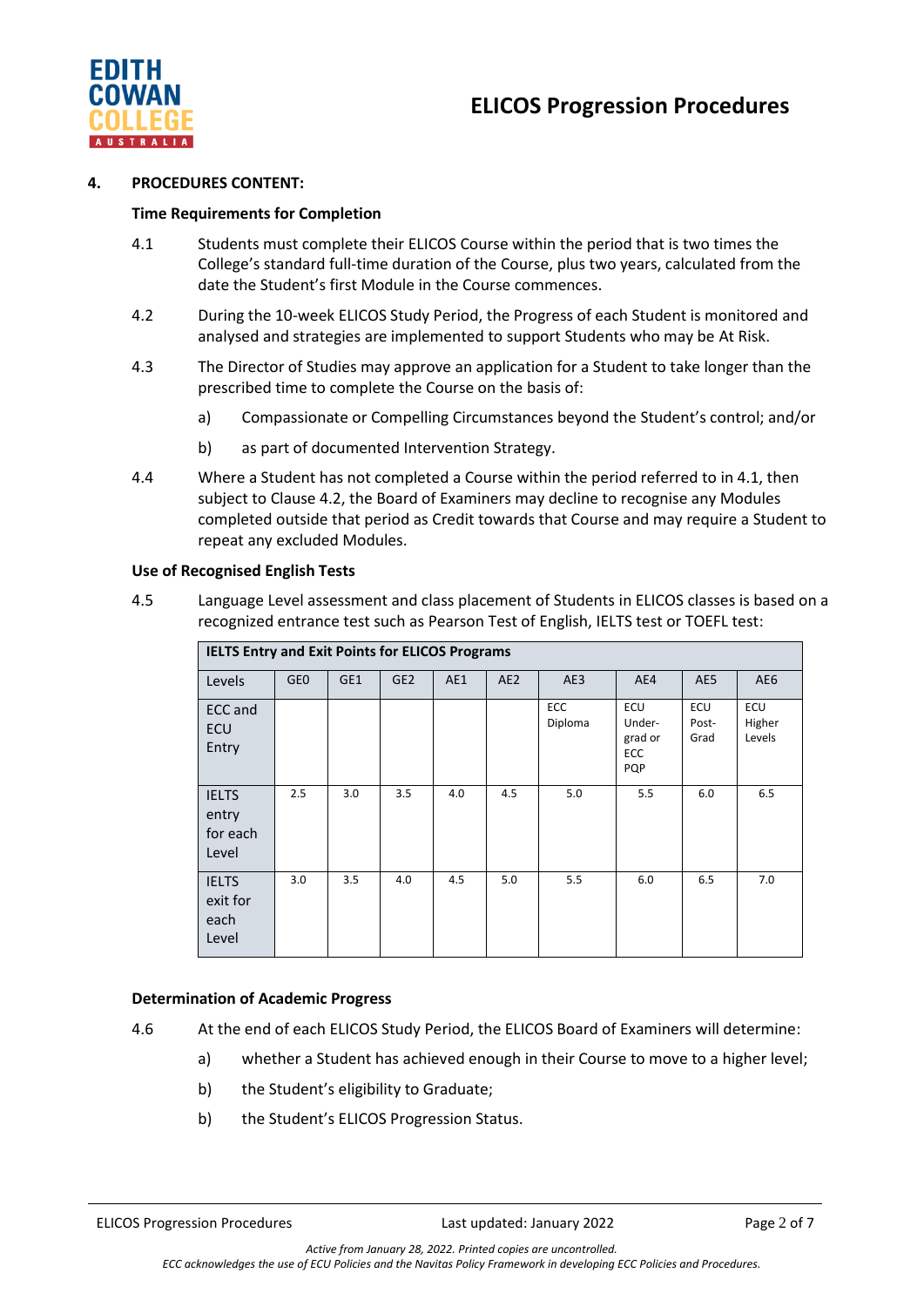

# 4.7 The Academic Progression Statuses for ELICOS Students are as follows:

| <b>ELICOS Courses</b>               |                                                                                                                            |  |
|-------------------------------------|----------------------------------------------------------------------------------------------------------------------------|--|
| <b>Progression Status</b>           | <b>Basis for Progression Status</b>                                                                                        |  |
| <b>BA (ELICOS</b><br>Achieved)      | Student has achieved enough in their Course to move to a<br>higher Level or complete the Course successfully.              |  |
| <b>BNA (ELICOS Not</b><br>Achieved) | Student has not achieved enough in their Course to move to a<br>higher Level or has not completed the Course successfully. |  |
| F1                                  | Failing ELICOS Course or Level for the first time.                                                                         |  |
| F <sub>2</sub>                      | Failing ELICOS Course or Level for the second time.                                                                        |  |
| F <sub>3</sub>                      | Failing ELICOS Course or Level for the third time.                                                                         |  |

# 4.8 The conditions for Progression within ELICOS and from ELICOS to higher Courses are as follows:

| <b>ELICOS</b>                                              |                                                                                        |                                                 |  |  |
|------------------------------------------------------------|----------------------------------------------------------------------------------------|-------------------------------------------------|--|--|
| <b>Type of Progression</b>                                 | <b>Conditions for Progression</b>                                                      | <b>Time of Progression</b>                      |  |  |
| From GE to AE                                              | Student achieves 65%<br>required pass mark in GE class<br>and satisfactory attendance. | At the end of a 5 or 10-week<br>Course          |  |  |
| From one IE Level to a<br>higher AE Level                  | Student achieves 65%<br>required pass mark in AE class<br>and satisfactory attendance. | At the end of a 5 or 10-week<br>Course          |  |  |
| From AE to ECC Pathway                                     | Student achieves 65%<br>required pass mark in AE3.                                     | At the commencement of ECC<br>trimester         |  |  |
| From AE to ECU<br>Undergraduate or<br>Postgraduate Courses | Student achieves 65% pass<br>mark in AE4 (undergraduate)<br>or AE5 (postgraduate).     | Prior to commencement of<br>ECU semester 1 or 2 |  |  |
| From AE to ECC PQP<br>Course Stage 2                       | Student achieves 65%<br>required pass mark in AE4 and<br>satisfactory attendance.      | At the commencement of ECC<br>trimester         |  |  |

4.9 Progression Status does not transfer with the Student if they progress from ELICOS to a higher- Level Course (e.g. Diploma).

## **Red Status – Risk Exclusion: Mandatory Student at Risk Planning**

- 4.10 If a Student has a **Red Status**, Student and Academic Services will notify the Student in writing, following the release of results, informing them of their ELICOS Progression Status.
- 4.11 The Director of Studies (or Nominee) will meet with the Student in order to:
	- a) review the Student's record and level of participation and engagement in ELICOS studies;
	- b) discuss reasons for the Student reaching a **Red Status**;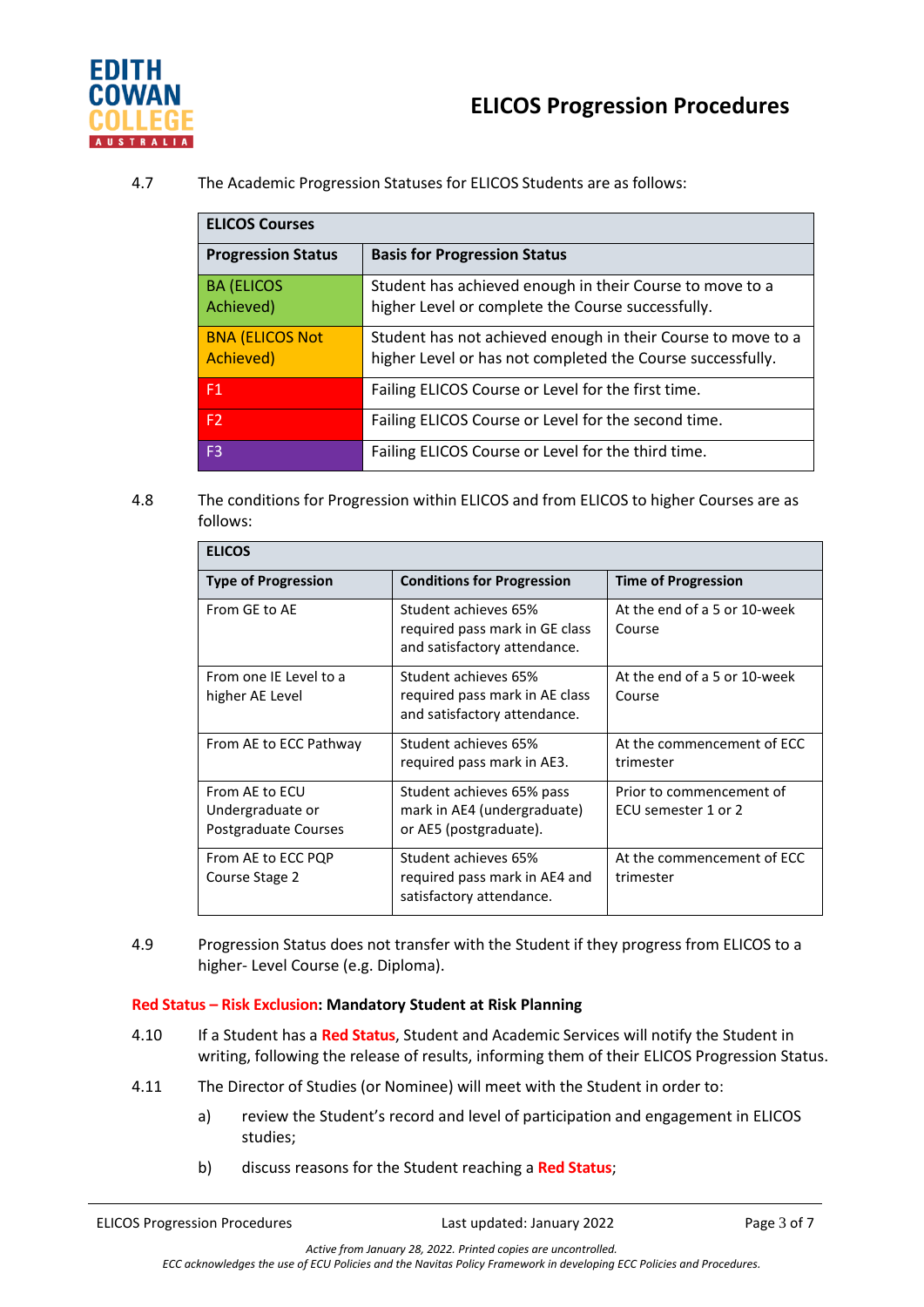

- c) create a *Student at Risk* plan identifying actions to be taken, which are agreed to by the Student; and
- d) outline the implications of not achieving satisfactory Progress and/or subsequently failing.
- 4.12 Appropriate actions for a *Student at Risk* plan (**Red Status**) include:
	- a) adhering to conditions on Enrolment;
	- b) meeting with a Level Coordinator or Director of Studies;
	- c) improving satisfactory participation and engagement;
	- d) accessing English language support;
	- e) accessing other relevant support services; and
	- g) seeking peer support.

## *Purple Status*

- 4.13 If a Student is given a **Purple Status**, Student and Academic Services will notify the Student in writing, following the release of results, informing them of their ELICOS Progression Status, and alerting the Student to the *Enrolment Policy*.
- 4.14 An International Student who meets the criteria for 'Exclusion' Progression status will be identified for reporting to Immigration for poor Progress. The Student will be sent an 'Intent to Exclude' notice. The Student will be instructed to make an appointment with the Director of Studies (or Nominee) within thirty (30) Calendar Days should they wish to Appeal the decision to report and present any additional information or evidence which may alter their Progression Status.
- 4.15 If following an 'Intent to Exclude' notice, the Student has not Appealed within the timeframe outlined in Clause 4.14, the Student is deemed to have Withdrawn from the process, or the process is completed without alteration to the original decision, the Student will be reported to Immigration for poor academic Progress.
- 4.16 If, following an 'Intent to Exclude' notice, the Student has not completed the Appeals process within the Appeal notice period or if the Appeal was unsuccessful, the Student will be Excluded.
- 4.17 Consideration will be given to Students who demonstrate that their poor academic Progress resulted from Exceptional Circumstances that ECC or the ESOS Act (Standard 9) deems to be Compassionate or Compelling grounds which are beyond the control of the Student and which have an impact on their Course Progress or wellbeing.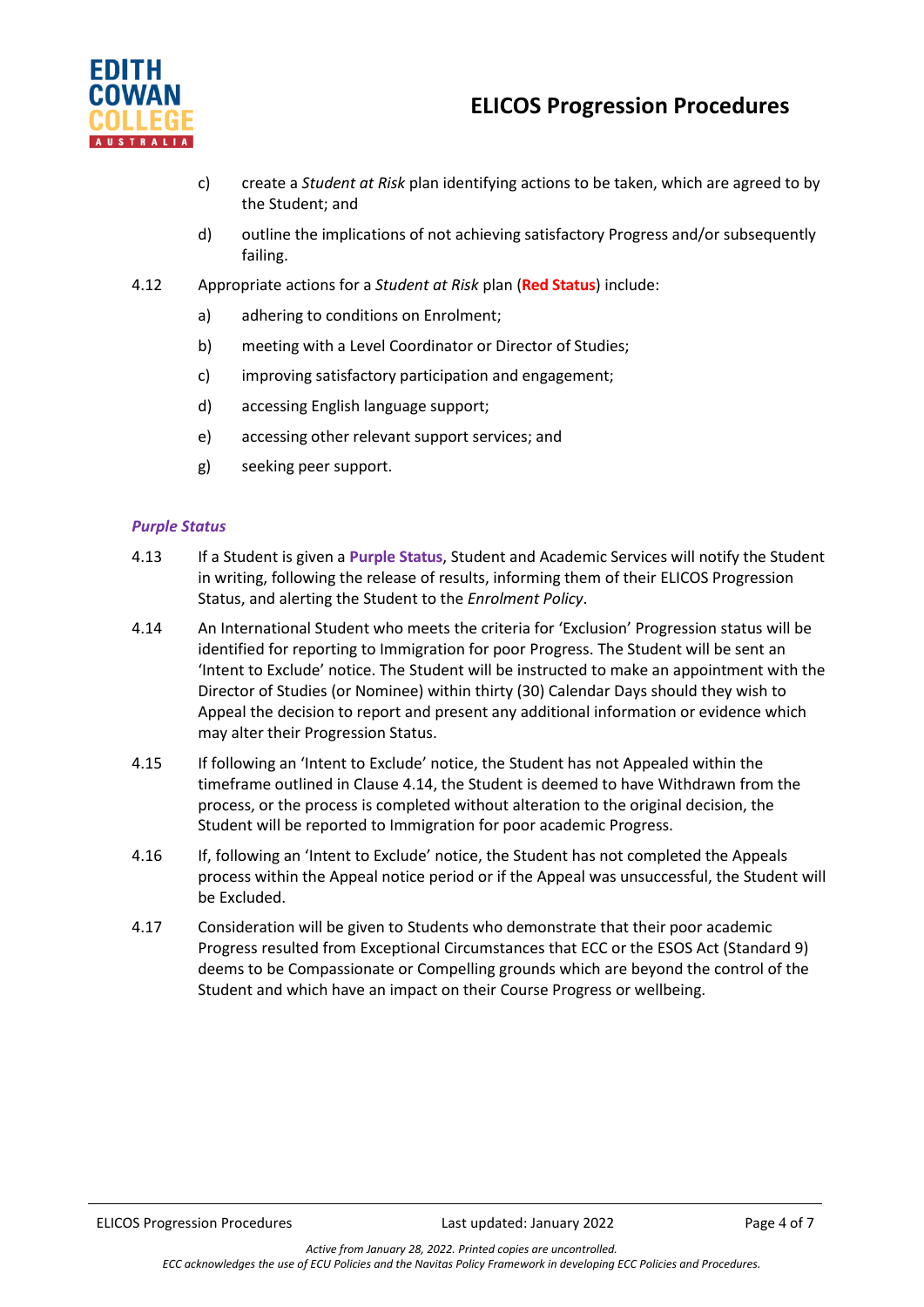

## **Timeframes and Re-enrolment**

- 4.18 A Student who withdraws from a Course and subsequently wishes to return, must meet current entry requirements and may be required to complete the Course under a modified structure. This may require more time for completion.
- 4.19 A Student who fails an ELICOS class/Level and is required to repeat Module B, must complete Module B at the next available/scheduled ELICOS start date. If the Student does not enroll in the next available Module B component, the Student will be required to complete 10 weeks of ELICOS study (Modules A and B).

## **Eligibility to Graduate**

4.20 Students who have completed each Level of their ELICOS Course enrolment will receive an ELICOS Achievement Certificate showing the duration of their English Course, the name of the Course (e.g. AE4), their attendance percentage and their final result (percentage). Students also receive a transcript of their results for all assessments and tests.

## **Review of ELICOS Progression Status**

- 4.21 A Student who has reason to believe that their ELICOS Progression Status does not reflect their Academic Progression in their Course, may ask for a Formal Review of their ELICOS Progress Status determination on any one or more of the following grounds:
	- a) the College has not adhered to its relevant Policies and Procedures;
	- b) there has been a clear error by the College which has adversely affected the Student's ELICOS Progression Status; or
	- c) the Student has experienced unexpected and exceptional personal or medical circumstances beyond the Student's control, provided that the Student can demonstrate with evidence that such circumstances:
	- d) have had a substantially negative affect on the Student's ability to participate in or study for the relevant Module during the relevant Study Period;
	- e) such circumstances were not reasonably foreseeable before the relevant Study Period began; and
	- f) where a Learning and Assessment Plan is in place, that such circumstances fall outside or, or are a substantial deviation from the content of, the Learning and Assessment Plan.
- 4.22 The existence of any of the circumstances in Clause 4.21 does not in itself mean that a Formal Review of ELICOS Progression Status will be successful, or that a Student will be allowed to repeat a Module where this is not permitted by policy or procedure.
- 4.23 A Student may not request an ELICOS Progression Status Review on any of the following grounds:
	- a) personal, financial, visa or medical problems not referred to in Clause 4.21;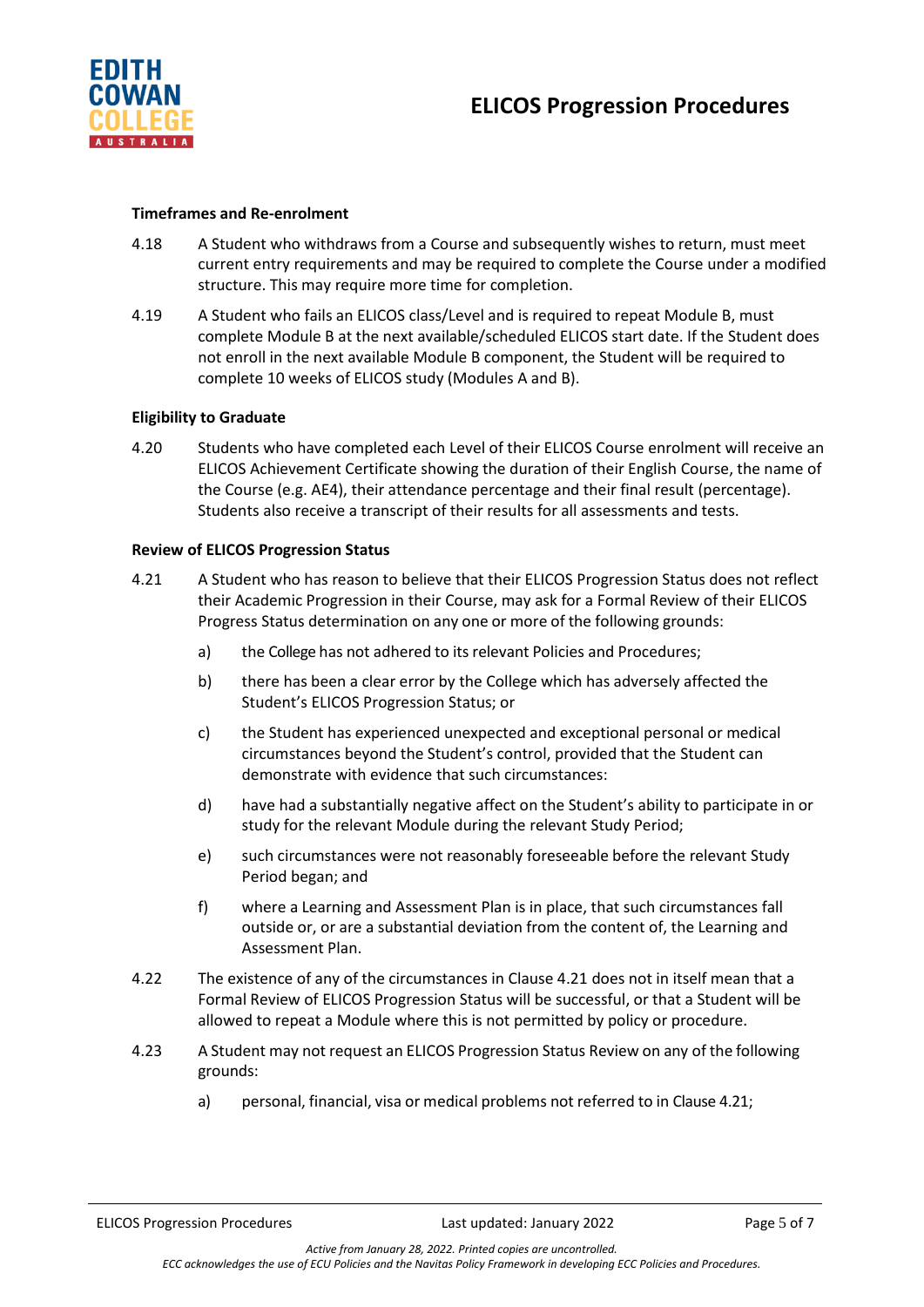

- b) financial, career, visa or other personal implications of the ELICOS Progression Status given;
- c) results received by the Student, or by other Students, in Modules completed at the College;
- d) the amount of work done or effort given by the Student; or
- e) the effectthat anOutcome imposed for Academic Misconduct or Academic Breach may have had on their Academic Progression Status.
- 4.24 A request for a Formal Review of ELICOSProgression Status must be lodged within twentyone (21) Calendar Days of the written notification by Student and Academic Services.
- 4.25 Where a Student wishesto lodge a request for a Formal Review outside of the periods described in Clause 4.24, the Student must include reasons and sufficient evidence as to why their request should be considered out- of-time. The Director of Studies may in their absolute discretion, either in Exceptional Circumstances or where delay has been caused by the College, approve for review a request submitted outside of this period.
- 4.26 A request that does not use the Prescribed Process, is incomplete or inadequate, does not provide relevant evidence, or seeks an outcome that is not permissible under these Procedures, will be returned to the Student, providing reasonsforthe rejection and notifying the Student that they may resubmit the request within a further seven (7) Calendar Days.
- 4.27 Once accepted or resubmitted, the request will be referred to the Director of Studies. A Formal Review will be conducted and determined by the Director of Studies (or Nominee). If the Director of Studies has a Conflict of Interest, they will refer the request to a Level Coordinator who is not conflicted.
- 4.28 In conducting the review, the Director of Studies may, but is not obliged to:
	- a) consult with any relevant Staff member; and
	- b) seek advice from relevant subject matter experts within the College, provided such experts do not have a Conflict of Interest.
- 4.29 Within fourteen (14) Calendar Days ofthe Student'srequest for a Formal Review:
	- a) the Director of Studies:
		- i. will determine if there exists a basis for a review of the ELICOS Progression Status;
		- ii. may nominate an alternative qualified person (which may be themselves) to conduct or participate in a review or recommend an adjustment to the Result/Grade; andwill determine (with reasons) whether the ELICOS Progression Status should be confirmed or changed, and what other actions(if any) are to be taken (a different Intervention Strategy implemented); and
	- b) the College will notify the Student in writing of the Formal Review outcome including reasons for any decision made and will record this notification in its Student management system(s).